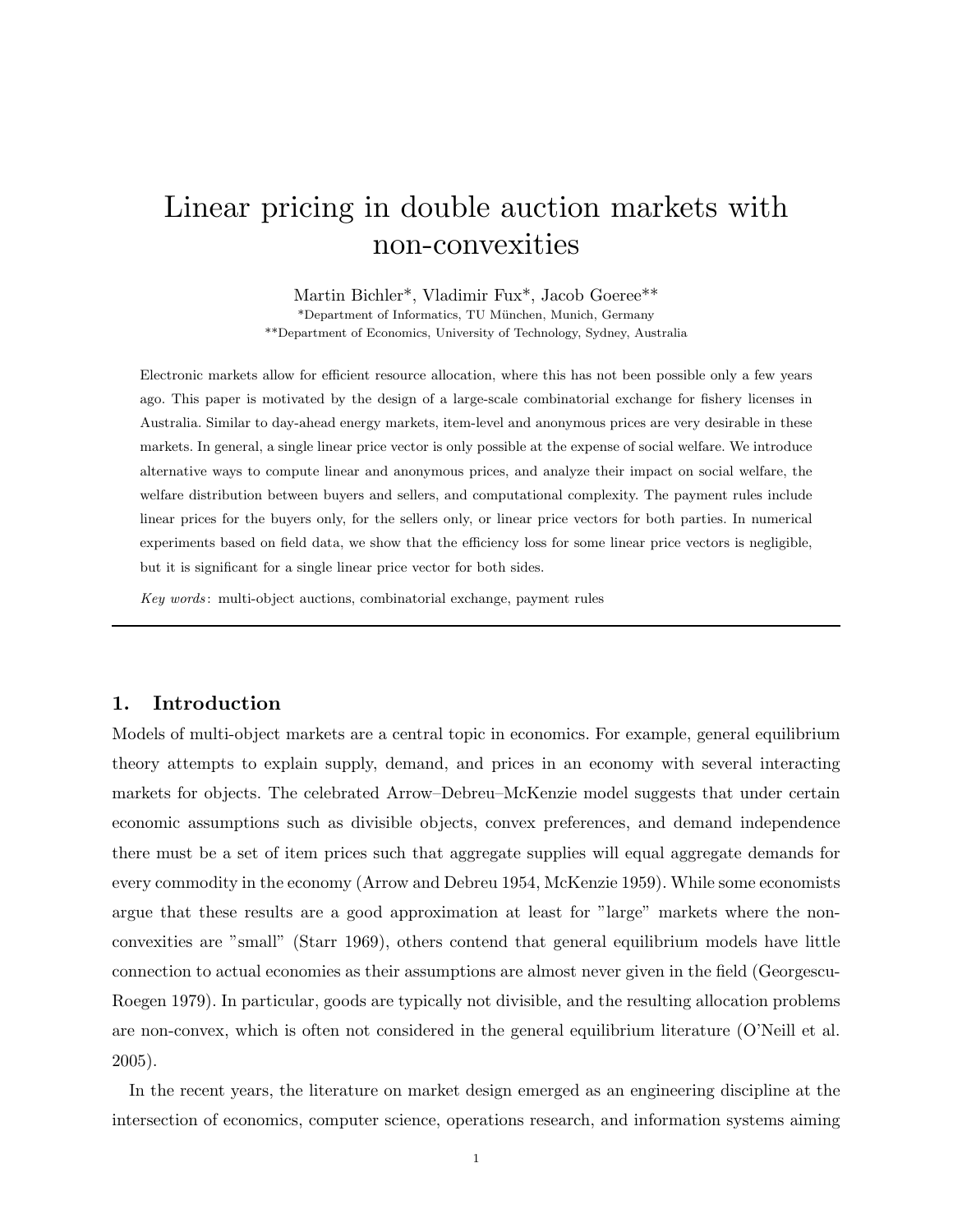do design efficient market rules that satisfy real-world requirements.The design of allocation and payment rules for non-convex markets plays a central role in this literature.

This paper is motivated by the design of a real-world multi-object market with multiple buyers and sellers: a clearing house for fishery licenses (aka. shares) in Australia. The fishery license market consists of several regions, and in each region a number of different types of fishing licenses (aka. share classes) exists. Share classes describe the permission to catch a certain type and quantity of fish in a particular region, and each of the 100 share classes consists of a number of homogeneous shares describing units of effort, such as the number of hooks allowed for line fishing or the number of nets for net fishing, etc.

These shares are allocated inefficiently. There is a large percentage of around 1000 fishers who catch much less than what they are allowed to, while others would need additional shares. Bilateral bargaining among fishers turned out to be difficult due to the large number of fishers and share classes. As a consequence, the government initiated the design of a centralized exchange to allocate the shares efficiently. The design of such markets is challenging, because the allocation problem is a hard computational problem and because no payment rule can satisfy all desirable goals:

• The shares traded on the market are not divisible. Small fishers want to give up fishing and sell all their shares or nothing. Selling only a few shares would render their operation inefficient. Buyers are interested in buying certain quantities of shares from more than one class. Conceptually, this leads to a combinatorial exchange where sellers need the possibility to specify all-or-nothing sellside package bids. While one-sided combinatorial auctions have been analyzed for several years, the literature on combinatorial exchanges is in its infancy. However, it is well known that the winner determination problem in a combinatorial exchange is *NP*-complete. Given the size of the market, it is unclear if the allocation problem can be solved to optimality.

• Mechanism design typically imposes incentive compatibility of a mechanism as a constraint. It is well-known that the Vickrey-Clarke-Groves (VCG) mechanism is the unique mechanism which exhibits dominant strategies (Green and Laffont 1977). Unfortunately, the VCG mechanism is not budget-balanced. Myerson and Satterthwaite (1983) showed that there exists no mechanism which is efficient, budget-balanced, individually rational, and Bayes-Nash incentive compatible simultaneously. Also, VCG payments are not in the core, i.e., there can be a group of losing bidders who, together with the auctioneer, can make themselves better off (Ausubel and Milgrom 2006). Finally, the VCG payments are not anonymous, i.e., bidders who buy (or sell) shares of a particular class can pay (receive) very different prices. This also holds for (Vickrey-nearest) core-prices as they are used for spectrum auctions nowadays (Bichler et al. 2013, Day and Cramton 2012, Day 2013).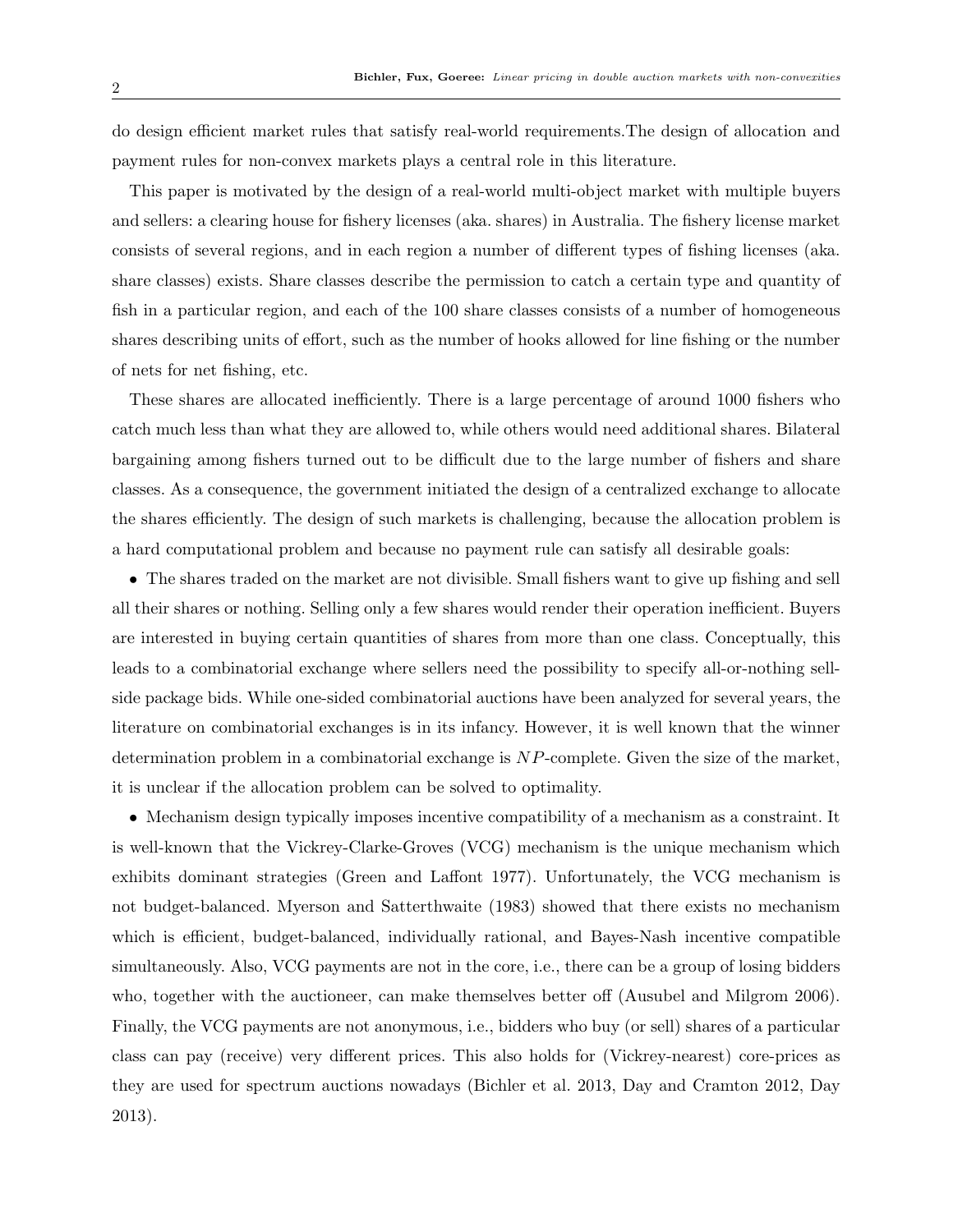#### **1.1. Reasons for linear and anonymous prices**

We will now discuss, why linear (i.e., item-level) and anonymous prices are desirable for an exchange, as compared to the non-linear and differential prices used in VCG or core-selecting auctions. The reasons address perceived fairness of the prices, arbitrage opportunities, and the lack of prices for packages nobody has bid on. The latter plays a role if the exchange prices should serve as a baseline for over-the-counter trades after the auction.

Let's first discuss *fairness* of prices. Recent experiences with core-selecting auctions for the sale of spectrum auctions suggest that such prices are considered unfair. For example, in Switzerland one of the bidders in a core-selecting combinatorial auction had to pay almost 482 million Swiss Francs and another bidder close to 360 million Francs although they won a similar set of licenses.<sup>1</sup> This can be explained by the fact that the marginal value of bidders to the social welfare is different, but it has become a substantial concern for bidders and auctioneers alike (Bichler et al. 2013, Janssen and Karamychev 2013, Levin and Skrzypacz 2014). Also in fishery license exchanges, it will be considered unfair that one seller gets a different price than another for the same shares, and it would lead to arbitrage opportunities as resale is allowed.

There are different notions of fairness. An auction allocation is called envy-free if every bidder likes his own bundle at least as well as that of anyone else in terms of payoff (Foley 1967). This requires to consider valuations and prices. However, the valuations of other market participants are unknown, while the prices on the market are public knowledge. We argue that weighted proportionality of prices according to the number of shares traded in each share class is a desirable fairness concept for our market, which is also accessible to an external observer. Anonymous and linear prices are proportional to the packages that bidders bought or sold. Hierarchical package bidding, an auction format used by the US Federal Communications Commission for the sale of spectrum licenses, used linear prices for this reason (Goeree and Holt 2010).

A disadvantage of VCG or non-linear and differential core prices are *arbitrage opportunities*. Let's assume resale is allowed after the auction as it is the case in our fishery market. Then one buyer with a low price could resell his share to another buyer, who got a high price and make an arbitrage gain. Similarly, a seller who sells his shares at a high price could use part of his revenue to buy the same shares again from buyers who paid a low price. As a consequence, the *law of one price* (LOP) is an economic concept which posits that an object must sell for the same price in all markets (Lamont and Thaler 2003). It is as important in our fishery markets as it is on financial markets with resale.

In addition, policy makers desire linear prices, because such prices can serve as a simple *baseline for the pricing* of various packages in over-the-counter trades of fishers after the combinatorial

<sup>1</sup> Results of the Swiss auction can be found at http://www.news.admin.ch/NSBSubscriber/message/attachments/26004.pdf.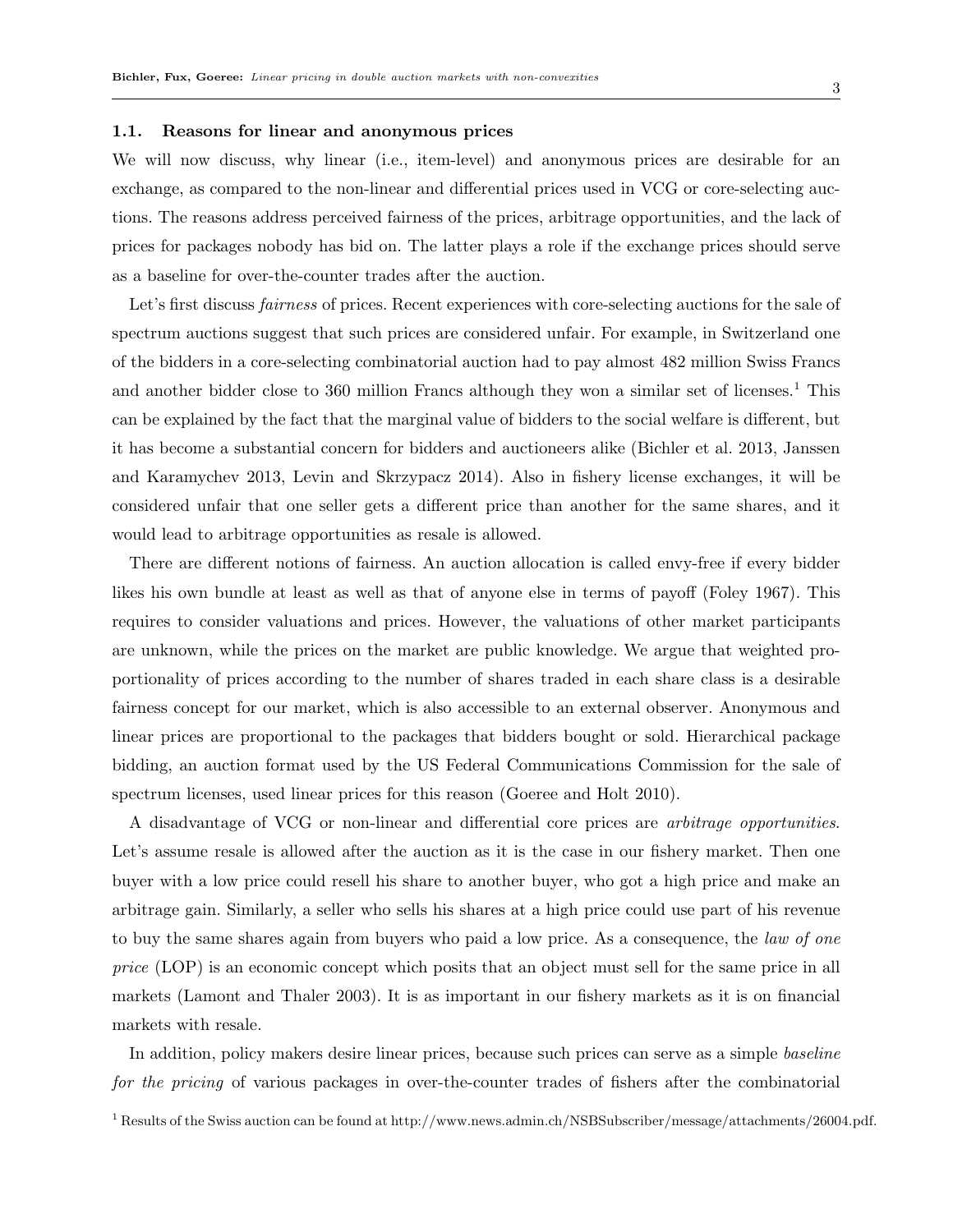exchange is closed. With 100 item prices it is simple to get an estimate for a package price for each of the 2<sup>165</sup> possible packages. In a similar way, prices on day-ahead electricity markets serve as a baseline for long-term energy contracts.

#### **1.2. On the impossibility of linear prices**

In summary, there are a number of advantages of anonymous and linear prices for exchange markets such as our fishery auction: A linear *competitive equilibrium* price vector is such that all bidders maximize their payoff at the prices, and the auctioneer maximizes revenue. Per definition, such prices are *compatible with the allocation*. This means, losers know why they lost just by evaluating the prices, and winners know why they won. Anonymous and linear competitve equilibrium prices are also known as *Walrasian prices* reminiscent of the Walrasian auctioneer in economic theory. Unfortunately, it is not always possible to find Walrasian prices to support the efficient allocation, as the following example illustrates:

Example 1. Suppose there is a market with two identical items and two bidders. Bidder 1 has complementary valuations. He is only interested in the package of both items with a valuation of \$3, while bidder 2 wants either one or the other item with a value of \$2, but he is not willing to pay more for the package. Walrasian competitive equilibrium prices would need to be higher than \$2 for one item and less than \$3 for both items, which is impossible.

Gul and Stacchetti (1999) showed that if the bidders' utility functions satisfy the *gross substitutes condition* (Kelso and Crawford 1982), then a Walrasian (competitive) equilibrium exists. The condition says that if the price of item *Y* increases, then the demand for item *X* either remains constant or increases, but does not decrease. The condition does not allow for complements. Milgrom (2000) shows that an economy may not have a Walrasian equilibrium if only one agent has preferences that are complementary and all the others have preferences that satisfy the gross substitutes condition. Unfortunately, the sell-side package bids in the fishery license exchange are complements, because a fisher would only sell one share if he can also sell the others in the package.

In assignment markets, where each bidder wins at most one item, the solution to the winner determination problem, the assignment problem, is always integral, and the dual variables for the market clearing constraints can be interpreted as market prices (Shapley and Shubik 1971). More generally, Scarf (1990) pointed out that in markets with convexity assumptions, the simplex method is an effective device to derive equilibrium prices from the underlying linear program. Since the winner determination problem in combinatorial exchanges which allow for package bids is a (non-convex) integer program, we know that in general such linear prices are not possible (Gomory and Baumol 1960), such that Scarf (1994) suggested approximations of the linear prices.

The problem of finding market clearing prices in markets with non-convexities has attracted renewed interest due to block orders in energy markets. Electricity production exhibits substantial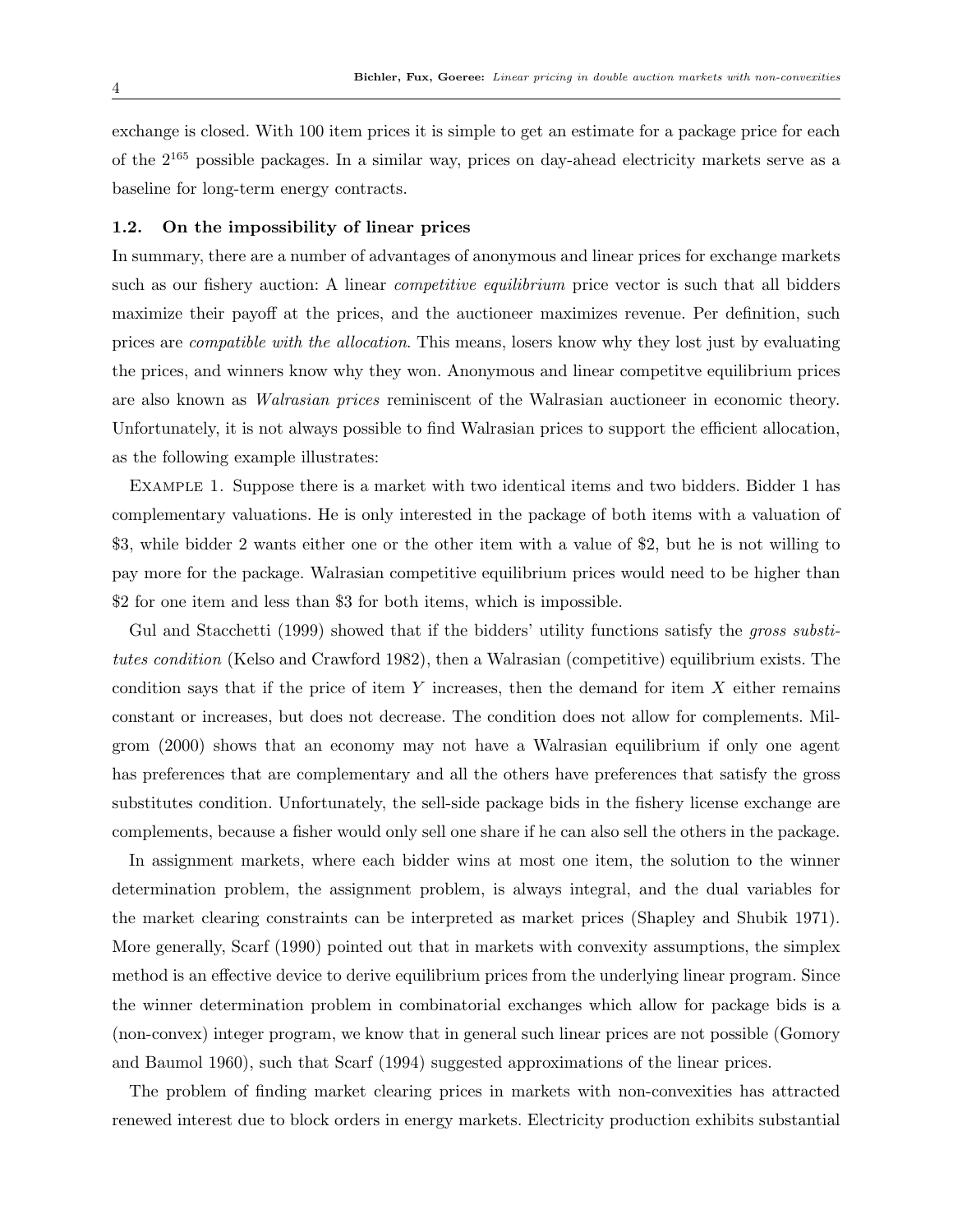non-convexities due to start-up costs and minimum power output of power plants. Non-convexities also exist on the buy-side, because bidders are interested to win a certain quantity of energy several hours in a row. This is why day-ahead energy markets allow for package bids of multiple hours.

Due to the impossibility of linear prices in the optimal solution, there are two approaches. In the USA, markets implement the welfare-maximizing solution but deviate from linear prices by using side-payments, so called uplifts. Due to the non-convexities, there will be some accepted bids, which should not be accepted subject to the prices. Such problematic orders are financially compensated via so called uplifts. Unfortunately, such uplifts might exceed the welfare generated in the market (Van Vyve et al. 2011).

In Europe, exchanges implement linear prices and accept inefficient allocations in terms of welfare (Van Vyve et al. 2011): all electricity traded at the same time and location is traded at the same price. Such market prices are not a Walrasian equilibrium, because there are bids that are rejected although they could increase welfare (Meeus et al. 2009). There were a number of proposals how to compute or approximate linear prices on energy markets (Hogan and Ring 2003, O'Neill et al. 2005, Van Vyve et al. 2011, Martin et al. 2014). Some of them are based on the duals of the linear programming relaxation, others define a separate problem to minimize the uplift.

While day-ahead energy markets also use linear and anonymous prices, the requirements for a fishery license exchange are quite different leading to another winner determination problem, but also to different ways how linear prices can be computed.

## **1.3. Contributions**

In this paper we propose alternative ways to compute linear and anonymous prices in a combinatorial exchange for fishery licenses and analyze their impact on social welfare.

• First, we suggest an allocation rule that computes a linear and anonymous price vectors for buyers, for sellers, and for both parties. The impact of a single linear price vector which supports the allocation for all participants on social welfare is substantial, which is why we also analyze rules where one side of the market has a pay-as-bid rule. We introduce mathematical programs to determine allocations and prices.

• Second, in a numerical simulation based on field data from an Australian fishery market we compare the different payment rules with respect to their impact on overall welfare, welfare distribution, and the empirical hardness of the resulting optimization problems.

In the next section, we introduce the bidding language and the winner determination problem. In section 3, we introduce different linear and anonymous payment rules. Section 4 provides the results of numerical experiments, before we conclude in section 5.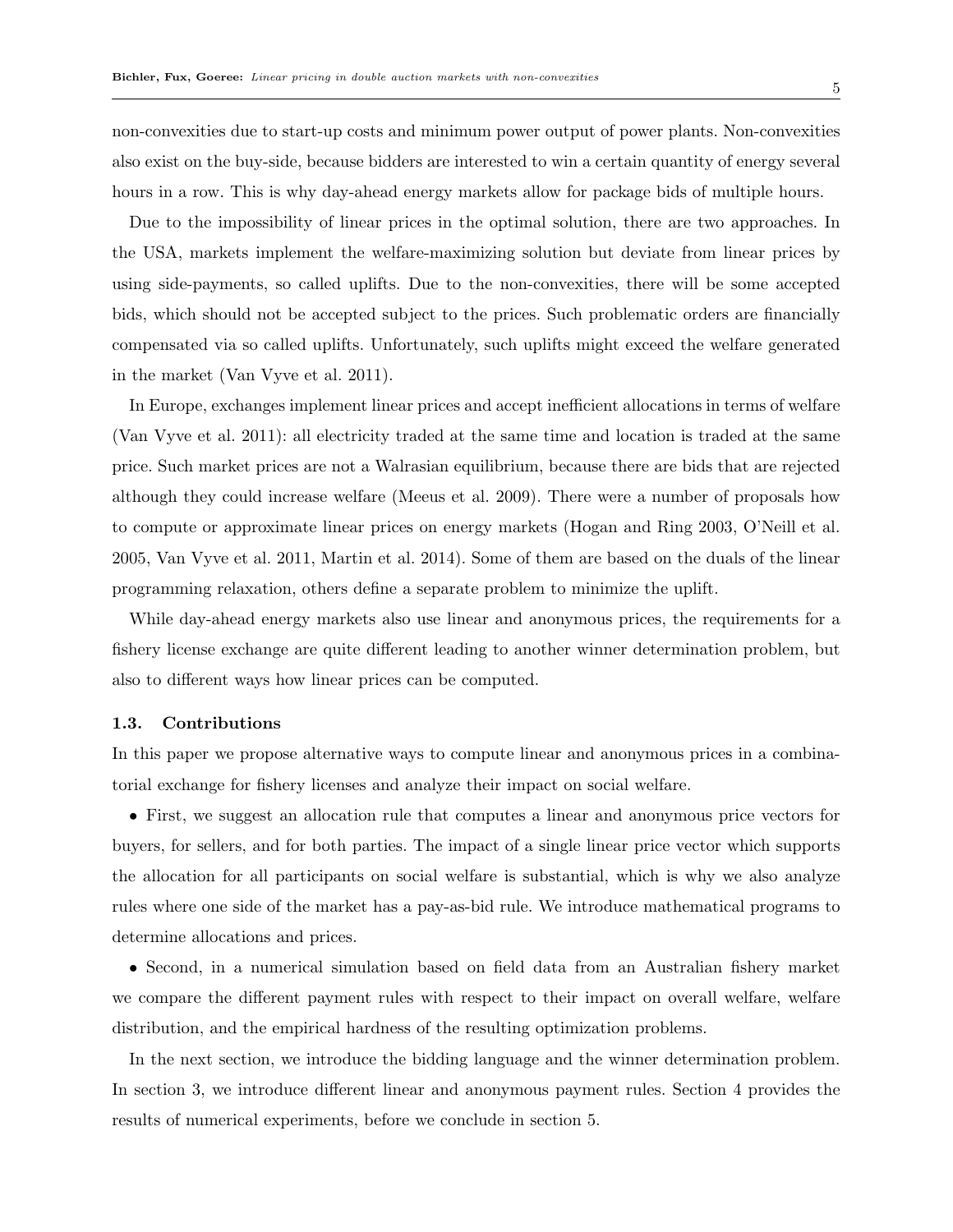

**Figure 1 Examples for buy-side and sell-side bids**

## **2. The winner determination problem**

Due to the large number of fishers participating the exchange is organized as a sealed-bid auction, a clearinghouse where allocation and prices are computed in one shot. We will first discuss the bid language, before we introduce the basic winner determination problem.

## **2.1. Bid language**

It is important to provide participants with a bid language that lets them express their preferences adequately with a low number of parameters. Also, the bid language should be such that it permits solving the allocation and pricing problem to optimality. Buyers and sellers have different requirements for the bid language. Sellers are largely small fishers who intend to retire. They need to be able to specify all-or-nothing bids. Such a fisher typically has only one bid to submit, which includes all his holdings in various share classes. The bid has a single ask price for the whole set of shares, and represents how much at least the seller wants to get for his holdings. Selling part of his holdings would not be an option as it might render his operations unprofitable. Figure 1a illustrates an all-or-nothing sell-side bid.

Buyers want to win shares in one or more share classes. Buyers can submit several bids on multiple shares in a share class. We do not allow buyers to submit package bids across multiple share classes, because complementarities across classes are less of a concern. The absence of package bids on the buy side makes it easier for the auctioneer to match supply and demand, and the simple OR-language only requires buyers to list share classes of interest without having to submit bids on many possible packages of interest. The missing bids problem is a well-known issue in combinatorial auctions (Bichler et al. 2014).

Buyers can bid not for a specific number of units in each endorsements, but bid a linear price for a quantity interval. For example, a fisher may want to buy shares from share class *A*. He needs at least 125 units and at most 250 units, and is willing to pay up to 3\$ for each unit. Figure 1b shows an example of a buyer bid.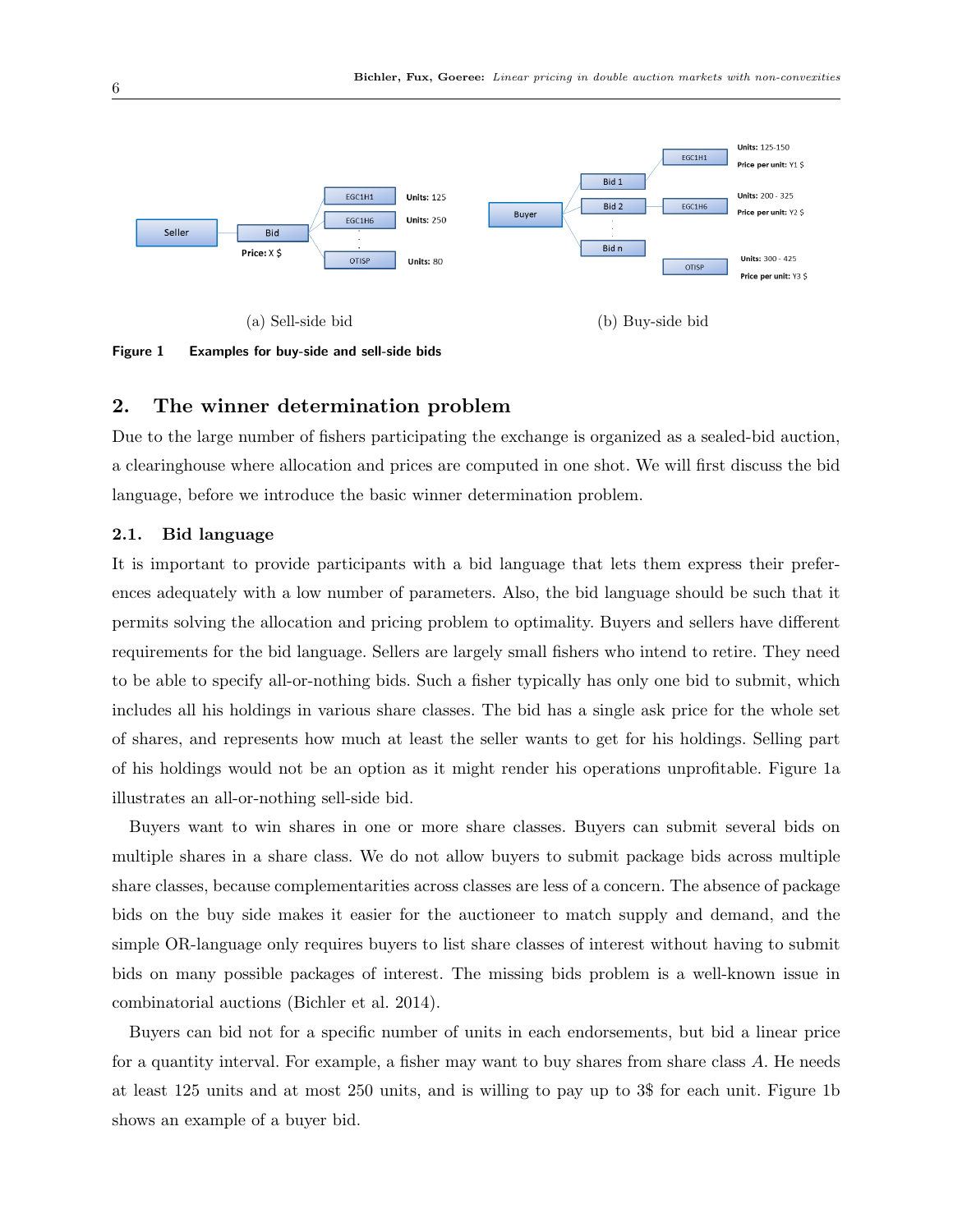#### **2.2. The winner determination problem**

Let us now introduce some necessary notation to formulate the winner determination problem. We have a set of share classes  $\mathcal{L}$  (aka. endorsements), indexed by *l*. We consider a set of auction participants *I*, which consist of  $\mathcal{I}_S$  of sellers and  $\mathcal{I}_B$  of buyers with  $\mathcal{I}_B \cap \mathcal{I}_S = \emptyset$ . We will relax this condition later and also allow bidders to either sell or buy shares. Each seller wants to sell a certain set of units in a share class and submits a single bid  $s \in S$  with *S* being the set of all seller bids. For now, we assume each seller  $s \in S$  submits only one sell-side bid. The bid corresponds to the bidding language described in the previous section; a seller bid is a tuple  $s = \langle Q_s^1, \ldots, Q_s^{|{\cal L}|}, A_s \rangle$ , in which he specifies the number of units  $Q_s^l$  he wants to sell in share class  $l \in \mathcal{L}$  together with an ask price *As*.

Each buyer can submit multiple bids for different share classes and every combination of these bids can become winning. Each bid  $b \in \mathcal{B}$  is a tuple  $b = \langle l_b, Y_b, \underline{Y}_b, D_b \rangle$ , where  $l_b \in \mathcal{L}$  is an endorsement for which the bid applies,  $\overline{Y}_b$ ,  $\underline{Y}_b$  are lower and upper bounds on the number of desired units in the corresponding endorsement  $l<sub>b</sub>$  and  $D<sub>b</sub>$  is bid price per unit in this share class within the bounds specified. Sometimes, we will write  $b_i \in \mathcal{B}$  to denote one of the bids of a buyer  $i \in B$ .

An allocation is a vector  $a = (x, y) \in R^{|{\mathcal{I}}|}$ , where  $x = \{x_s\}_{s \in {\mathcal{S}}}$  is the vector of seller bids when bid *s* is accepted such that  $x_s = 1$  and  $x_s = 0$  otherwise, and  $y = \{y_b\}_{b \in S}$  is the vector buyers' bids in the allocation with  $y_b \in Z^+$  being the number of units allocated to a buy-side bid *b*. The allocation is feasible if for every winning buy-side bid  $b \in W_B$ , the number of units allocated lies in the interval  $[\underline{Y}_b, Y_b]$ , and in each endorsement the number of units sold is greater or equal than number of units bought (supply-demand constraint).

DEFINITION 1. An efficient allocation is a feasible allocation, which maximizes the sum of agent valuations, i.e., it solves the following problem:

$$
\max \sum_{s \in \mathcal{S}} -A_s x_s + \sum_{b \in \mathcal{B}} y_b D_b
$$
 (Efficient allocation)  
s.t. 
$$
\sum_{s \in \mathcal{S}} -Q_s^l x_s + \sum_{b \in \mathcal{B}: l_b = l} y_b \le 0, \quad \forall l \in \mathcal{L}
$$
  

$$
y_b \in [\underline{Y}_b, \overline{Y}_b] \cup \{0\}, x_s \in \{0, 1\}, y_b \in Z^+
$$

We can now formulate the efficient allocation problem as an integer program:

$$
\max \sum_{s \in \mathcal{S}} -A_s x_s + \sum_{b \in \mathcal{B}} y_b D_b \tag{WDP}
$$

$$
\text{s.t. } \sum_{s \in \mathcal{S}} -Q_s^l x_s + \sum_{b \in \mathcal{B}: l_b = l} y_b \le 0, \quad \forall l \in \mathcal{L} \tag{1}
$$

$$
y_b \le \overline{Y}_b, \quad \forall b \in \mathcal{B} \tag{2}
$$

$$
y_b \le M z_b, \quad \forall b \in \mathcal{B} \tag{3}
$$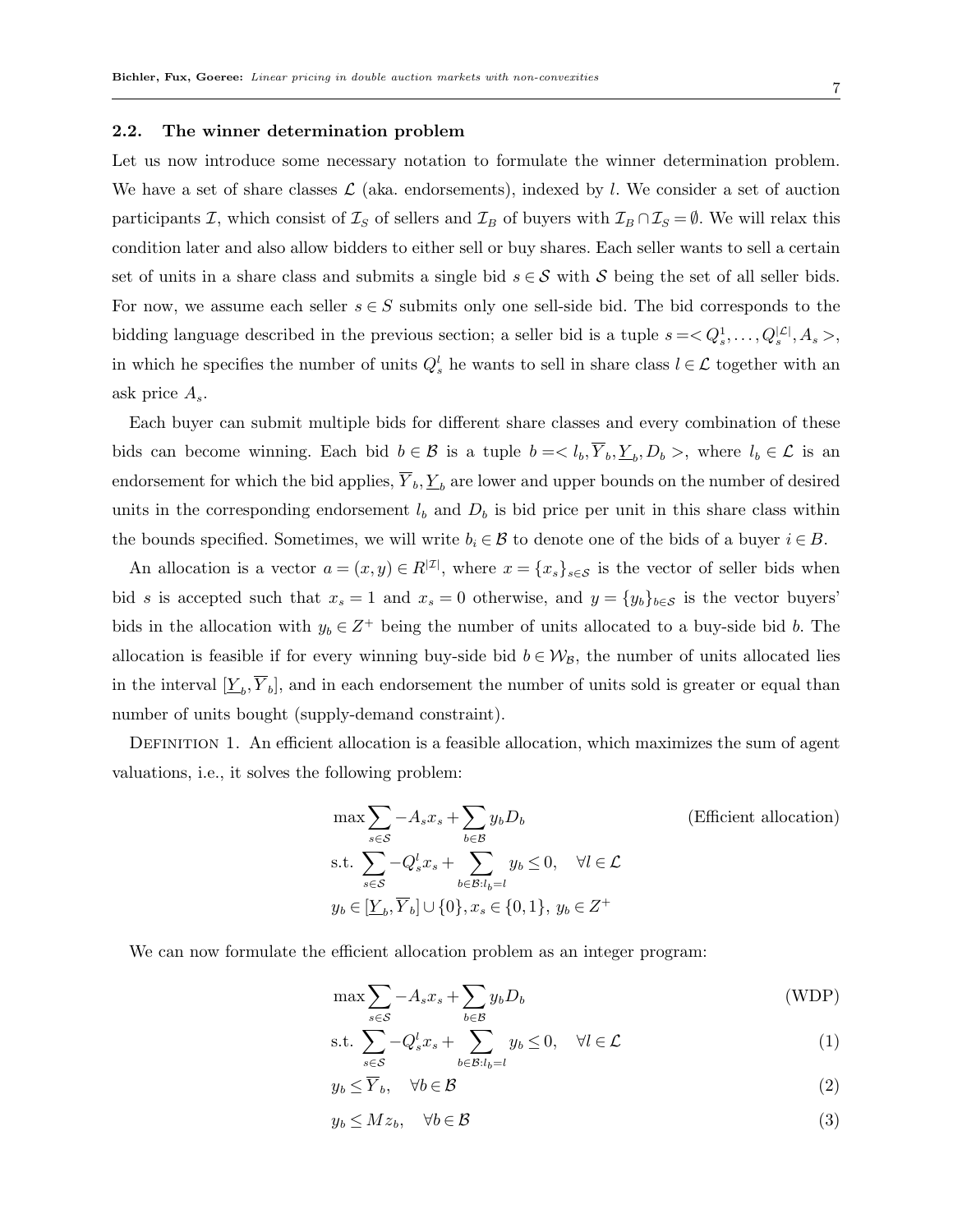$$
\underline{Y}_b - y_b \le M(1 - z_b), \quad \forall b \in \mathcal{B}
$$
  

$$
x_s \in \{0, 1\}, y_b \in Z^+, z_b \in \{0, 1\}
$$
 (4)

Here constraint (1) ensures that number of licenses bought in each share class is less or equal than number of licenses sold (supply-demand constraint). Note that this equilibrium constraint does not require strict equality. In other words, some shares might be sold in a package, although only a subset of the shares in the package are assigned to buyers. This is desirable for the government who wants to buy out sellers, but different to day-ahead energy markets where an hour of energy must not be wasted. Constraints (2)-(4) states that number of licenses allocated to each buy-bid  $b \in \mathcal{B}$ is either 0 or belongs to range  $[\underline{Y}_b, \overline{Y}_b]$ . This program describes the basic winner determination problem which we will refer to as WDP. It is straightforward to extend the bid language with features such as exit-or-stay bids: A fisher in a new set *I<sup>E</sup>* wants to either buy new shares or sell all his shares as a package.

$$
\underline{Y}_{j}^{l} x_{i} \leq y_{j:i \in \mathcal{I}_{E}}^{l} \leq \bar{Y}_{j}^{l} x_{i} \,\forall l \in \mathcal{L}, i \in \mathcal{I}_{E}
$$
\n
$$
\tag{5}
$$

For the remainder, we will ignore exit-or-stay bids and focus on the WDP introduced above.

## **3. Payment rules**

There are a number of possible payment rules. We will first start with non-linear and personalized VCG payments and use these as a baseline in our numerical simulations to compare against payments based on linear price vectors. Then we will discuss core-selecting payment rules, before we analyze different types of anonymous and linear prices.

#### **3.1. VCG payments**

We assume that all agents have quasi-linear utility, which means that  $u_s(a, \pi_s) = \pi_s - A_s$  for sellers and  $u_i(a, \pi_i) = \sum_{b_i : i \in \mathcal{I}_B} D_{b_i} y_{b_i} - \pi_i$  for buyers, where  $a = (x, y)$  is the allocation and  $\pi_s$  and  $\pi_i$  is the total payment for a seller *s* and buyer *i*, resp. The Vickrey-Clarke-Groves (VCG) mechanism is the only efficient mechanism which is dominant strategy incentive compatible with such quasi-linear utilities.

Let us describe *w*(*B ∪ S*) as the social welfare (i.e., the objective function value of the WDP) with the entire set of bids  $\mathcal{B} \cup \mathcal{S}$ , and  $w(\mathcal{B} \cup \mathcal{S}/\{s\})$  the social welfare when seller *s* is excluded. Then, the VCG payments can be defined in the following way, where  $\mathcal{W}_S$  is the set of winning sellers:

$$
p_s^{\text{VCG}} = A_s + (w(\mathcal{B} \cup \mathcal{S}) - w(\mathcal{B} \cup \mathcal{S}/\{s\})), \ s \in \mathcal{W}_{\mathcal{S}}
$$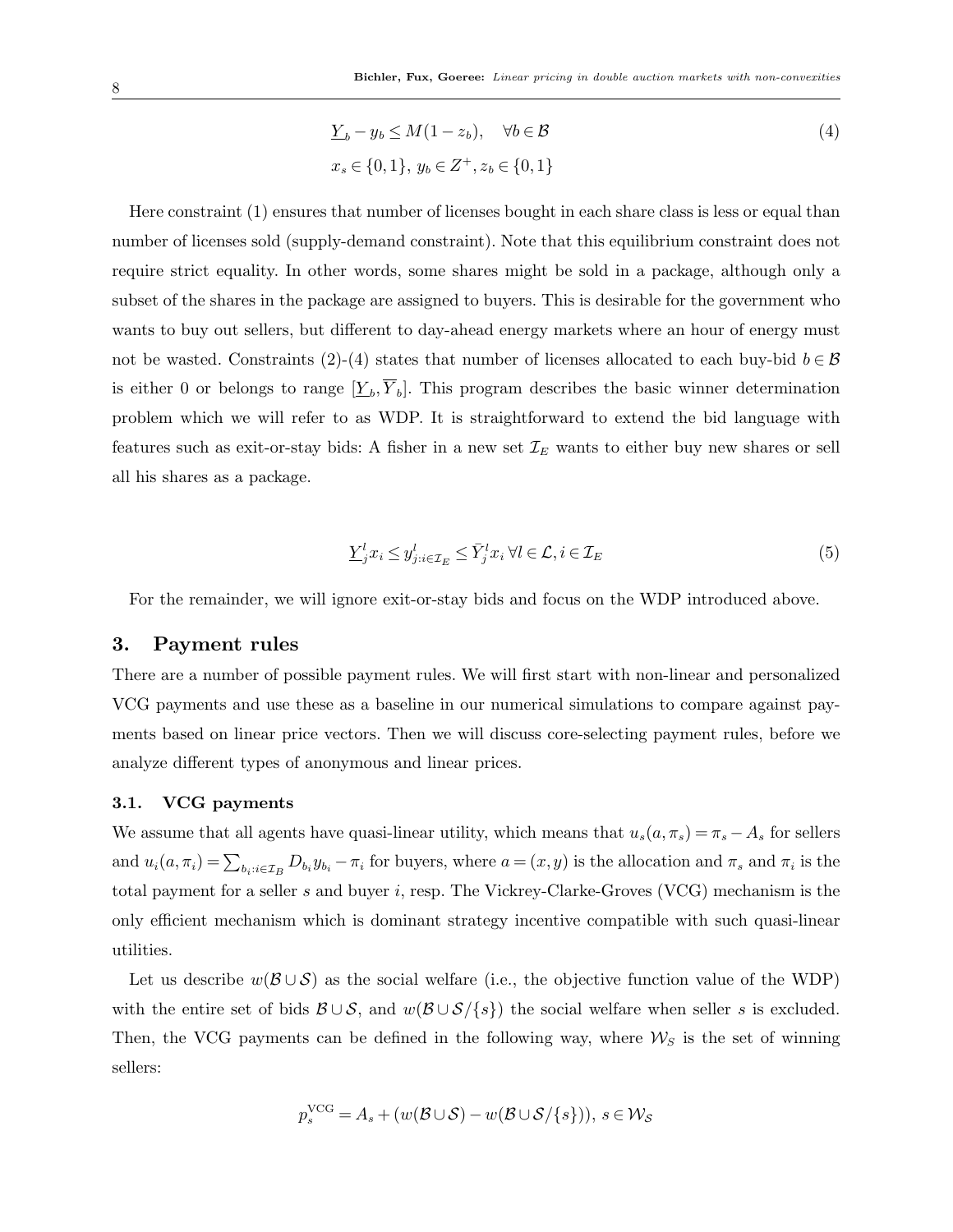VCG payments of buyers are computed analogously by removing all bids of a winning buyer to compute his marginal contribution to the social welfare. Apart from the VCG payments, we will also compute core-selecting payments with and without a budget balance constraint. We omit a detailed description of these payment rules due to space constraints and refer the interested reader to Day (2013).

#### **3.2. Anonymous and linear prices**

We have discussed in the introduction that linear and anonymous prices are not always possible with general valuations unless we sacrifice efficiency. If we compute a single linear price vector, which is compatible with the allocation, then there are no possibilities for arbitrage. However, also the impact on efficiency is substantial. Therefore, we also analyze relaxed forms of linear prices such as linear prices for buyers only or linear prices for sellers only. This allows us to evaluate the trade-offs between stronger forms of linear prices and social welfare loss.

**3.2.1. One linear price vector for sellers only (seller-linear, SL)** We will start with the simplest form of linear prices, a price vector for the sellers only, where the buyers submit pay-as-bid prices. Such prices can be computed by extending the WDP via additional constraints.

extend WDP (SL WDP)

$$
\sum_{s \in \mathcal{S}} \sum_{l \in \mathcal{L}} -Q_s^l \lambda_s^l + \sum_{b \in \mathcal{B}} y_b D_b \ge 0
$$
 (BB)

$$
\sum_{l \in \mathcal{L}} \lambda_s^l Q_s^l \ge A_s x_s \,\forall s \in \mathcal{S} \tag{6}
$$

$$
\lambda_s^l \le Mx_s, \ \forall s \in \mathcal{S}, l \in \mathcal{L}
$$
 (7)

$$
\lambda_s^l \le p^l, \ \forall s \in \mathcal{S}, l \in \mathcal{L} \tag{8}
$$

$$
\lambda_s^l \ge p^l - (1 - x_s)\overline{p}^l, \ \forall s \in \mathcal{S}, l \in \mathcal{L}
$$
\n
$$
(9)
$$

$$
\lambda_s^l \geq 0, p^l \geq 0
$$

First, have new budget-balance constraint (BB), which makes sure that the auctioneer does not make a loss (6). Then, constraints (7)-(9) linearizes the variable multiplication  $x_s p^l$ .  $\bar{p}^l$  describes an upper bound for the linear price per license *l*, while *M* is a big number.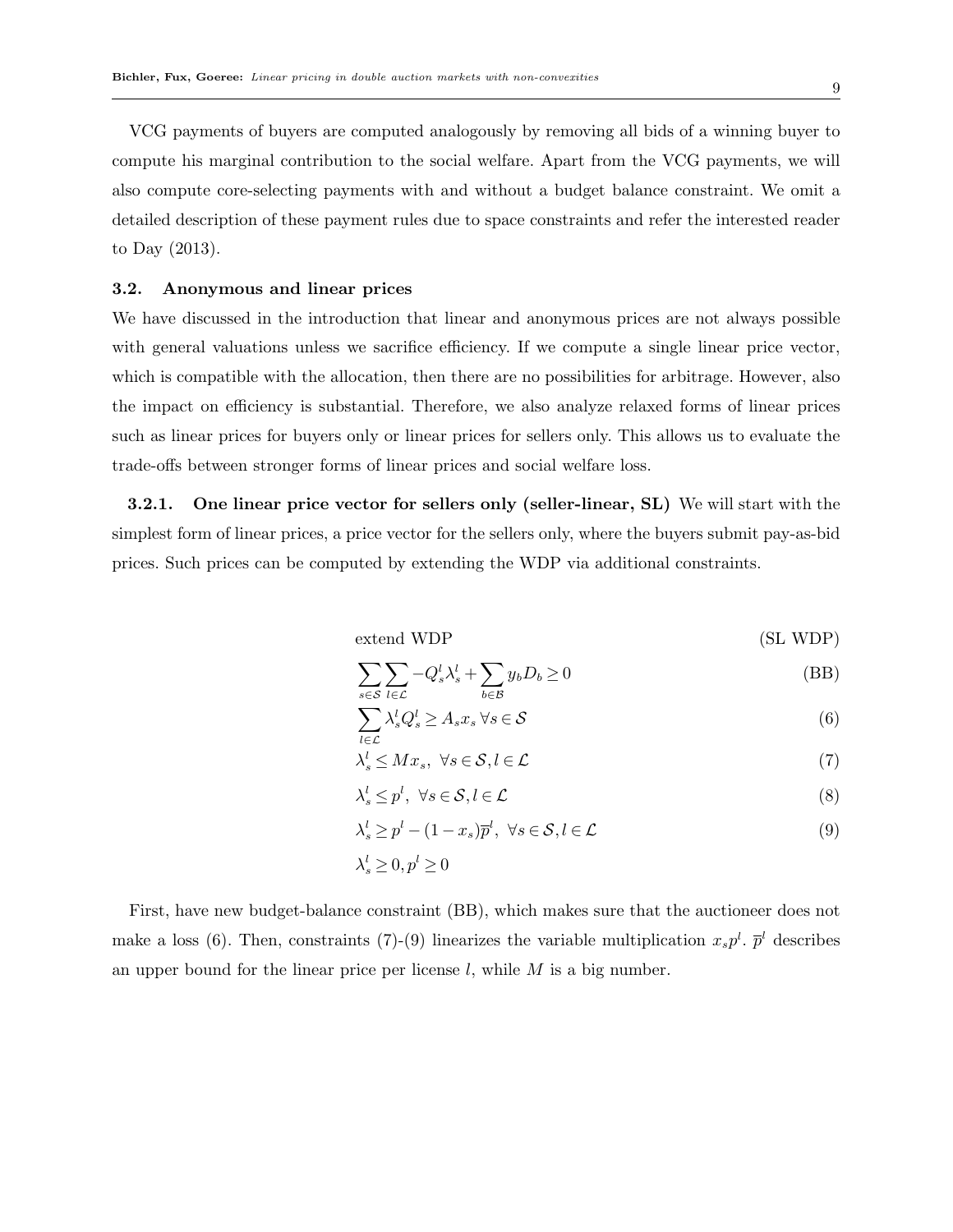**3.2.2. One linear price vector for buyers only (buyer-linear, BL)** An alternative is to compute linear prices for buyers only and have sellers pay what they bid.

extend WDP (BL WDP)

$$
\sum_{s \in \mathcal{S}} A_s x_s + \sum_{b \in \mathcal{B}} \sum_{h \in \mathcal{B}: l_h = l_b} D_h \sigma_{j,h} \ge 0
$$
 (BB)

$$
\sum_{b \in \mathcal{B}: l_b = l_h} D_b u_b \le r_h D_h + M(1 - r_h), \quad \forall l \in \mathcal{L}, \forall h \in \mathcal{B}: l_h = l \tag{10}
$$

$$
y_b \le \bar{Y}_b r_b, \quad \forall b \in \mathcal{B} \tag{11}
$$

$$
r_b \leq y_b, \quad \forall b \in \mathcal{B} \tag{12}
$$

$$
u_b \le r_b \tag{13}
$$

$$
\sum_{b \in \mathcal{B}: l_b = l} u_b \le 1, \quad \forall l \in \mathcal{L}
$$
\n
$$
(14)
$$

$$
\sigma_{b,h} \le y_b, \quad \forall b, h \in \mathcal{B} : l_h = l_b \tag{15}
$$

$$
\sigma_{b,h} \le \bar{Y}_b u_h, \quad \forall b, h \in \mathcal{B} : l_h = l_b \tag{16}
$$

$$
\sigma_{b,h} \ge y_b - (1 - u_h)\bar{Y}_b, \quad \forall b, h \in \mathcal{B} : l_h = l_b \tag{17}
$$

$$
\sigma_{b,h} \in Z^+; u_b, r_b \in \{0, 1\}
$$

The constraints (15)-(17) linearize the variable product  $y_b u_h$  to  $\sigma_{b,h}$ . The payment for each bid is the sum of payments which one should pay if another participant's price was chosen as the linear price, and at most one  $D_h \sigma_{b,h}$  product is positive for each  $b \in \mathcal{B}$ . The variable  $u_b = 1$  if the corresponding bid *b* is the one with the lowest bid price  $D_b$ , among the accepted bids with  $y_b > 0$ . Constraint (10) and constraint (14) set variable  $u_b^l = 1$  for one of the bids. Variable  $r_b = 1$  if and only if  $y_b > 0$ , which is determined in constraints (11)-(12).

In all other linear pricing rules, we can enforce strict budget balance. In BL WDP the constraint (BB) cannot be modified to achieve strict budget balance without a risk to cause infeasibility. This is because no set of ask prices might exactly match particular set of bid prices in the winning allocation. A simple alternative is to compute the allocation with BL WDP, fix the allocation  $a^* = (x^*, y^*)$  and then recompute the prices by replacing  $\sum_{b \in \mathcal{B}} \sum_{h \in \mathcal{B}:l_h=l_b} D_h \sigma_{j,h}$  with  $\sum_{b \in \mathcal{B}:l \in \mathcal{L}} p_l y_b^*$ , where  $p_l$  is the price a buyer has to pay. Constraints  $(11)-(17)$  can now be removed, but one needs to restrict prices to be lower or equal to the winning bids:  $p_i y_b^* \leq D_b y_b^*$ .

**3.2.3. Two linear price vectors for buyers and sellers (buyer-seller-linear, BSL)** Another extension is to define two different linear price vectors, one for the sell and one for the buy side by adding the following constraint: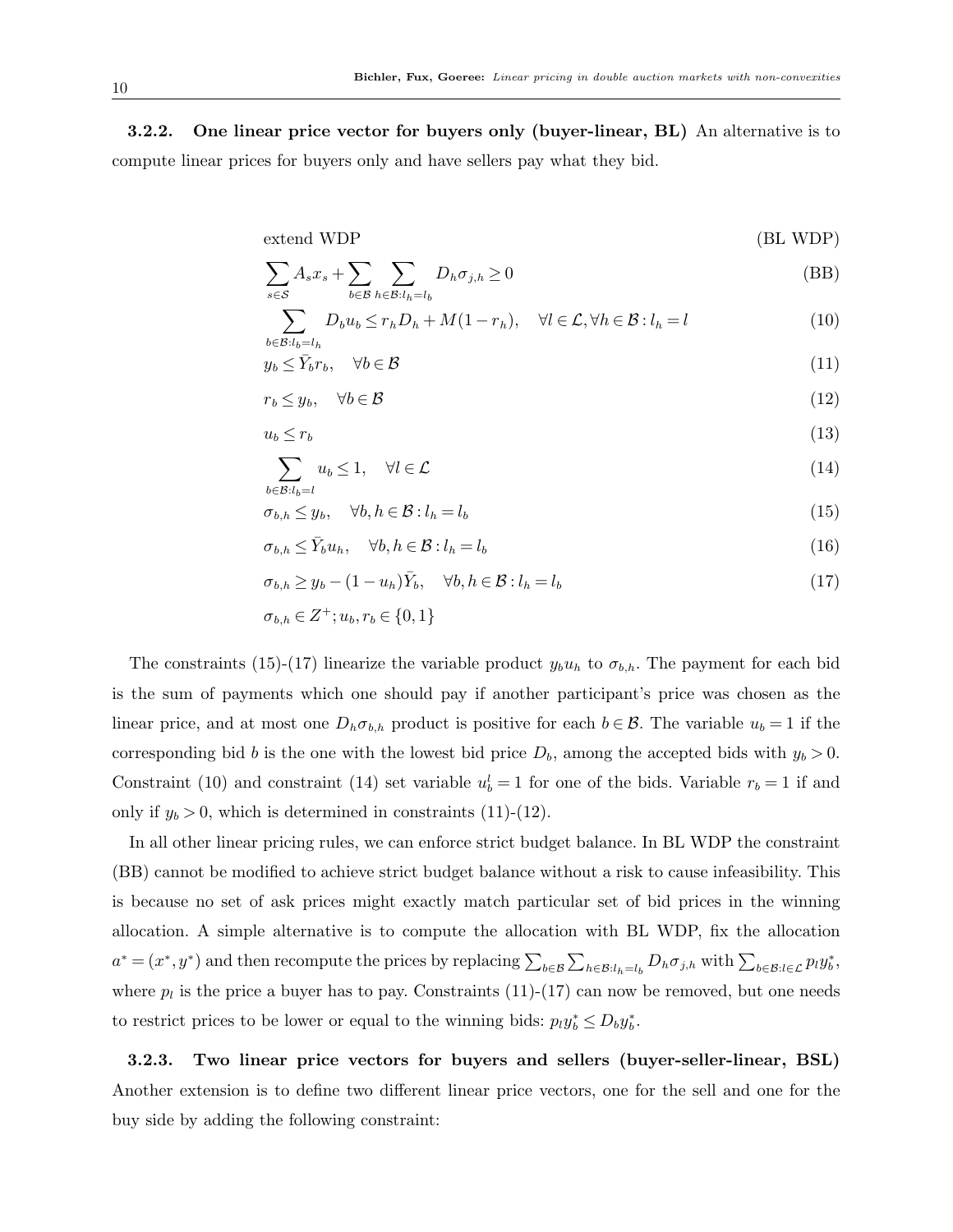$$
extend the BL & SL WDPs \tag{BSL WDP}
$$

$$
\sum_{s \in \mathcal{S}} \sum_{l \in \mathcal{L}} -Q_s^l \lambda_s^l + \sum_{b \in \mathcal{B}} \sum_{h \in \mathcal{B}: l_h = l_b} D_h \sigma_{b,h} \ge 0
$$
 (BB)

The budget-balance constraint (BB) now takes into account linear prices for the buy-side and the sell-side.

**3.2.4. A single linear price vector (single-linear, 1L)** With two more constraints, we can enable a single linear price vector for both, the buyers and the sellers.

extend BSL WDP (1L WDP)

$$
p^{l} = \sum_{b \in \mathcal{B}: l_{b} = l} D_{b} u_{b}^{l}, \forall l \in \mathcal{L}
$$
 (singlePrice)

s.t. 
$$
\sum_{s \in \mathcal{S}} -Q_s^l x_s + \sum_{b \in \mathcal{B}: l_b = l} y_b = 0, \quad \forall l \in \mathcal{L}
$$
 (18)

With a single vector of linear prices, we need supply to equal demand for the exchange to be budget balanced. This is why constraint 18 describes a strict budget-balance.

#### **3.3. Allocation compatible single linear prices (C1L)**

Even with a single linear price vector for buyers and sellers in the previous subsection it can happen that some bidders should be winning according to these prices, but they are not. In other words, the prices might not be compatible with the allocation for losing bidders. If the auctioneer wants to avoid such situations, he can include further constraints:

$$
ext{end BSL WDP} \tag{C1L WDP}
$$

$$
\sum_{b \in \mathcal{B}:l_b=l_h} D_b u_b^l \ge (1 - r_h)D_h - Mr_h - M(1 - \sum_{b \in \mathcal{B}:l_b=l_h} u_b^l), \quad \forall l \in \mathcal{L}, \forall h \in \mathcal{B}
$$
(19)

$$
\sum_{l \in \mathcal{L}} \lambda_s^l Q_s^l \le A_s (1 - x_s) + M x_s, \quad \forall s \in \mathcal{S}
$$
\n(20)

This is the strongest form of linear prices. In contrast to energy markets, we have lower and upper bounds on the quantity of the buy-side bids, and we only have package bids on the sell-side. As a consequence the C1L WDP is often infeasible, because there is no set of prices such that all losing sell-side package bids are higher and all losing buy-side bids are lower than these prices. In our experimental evaluation, we do not consider C1L for this reason.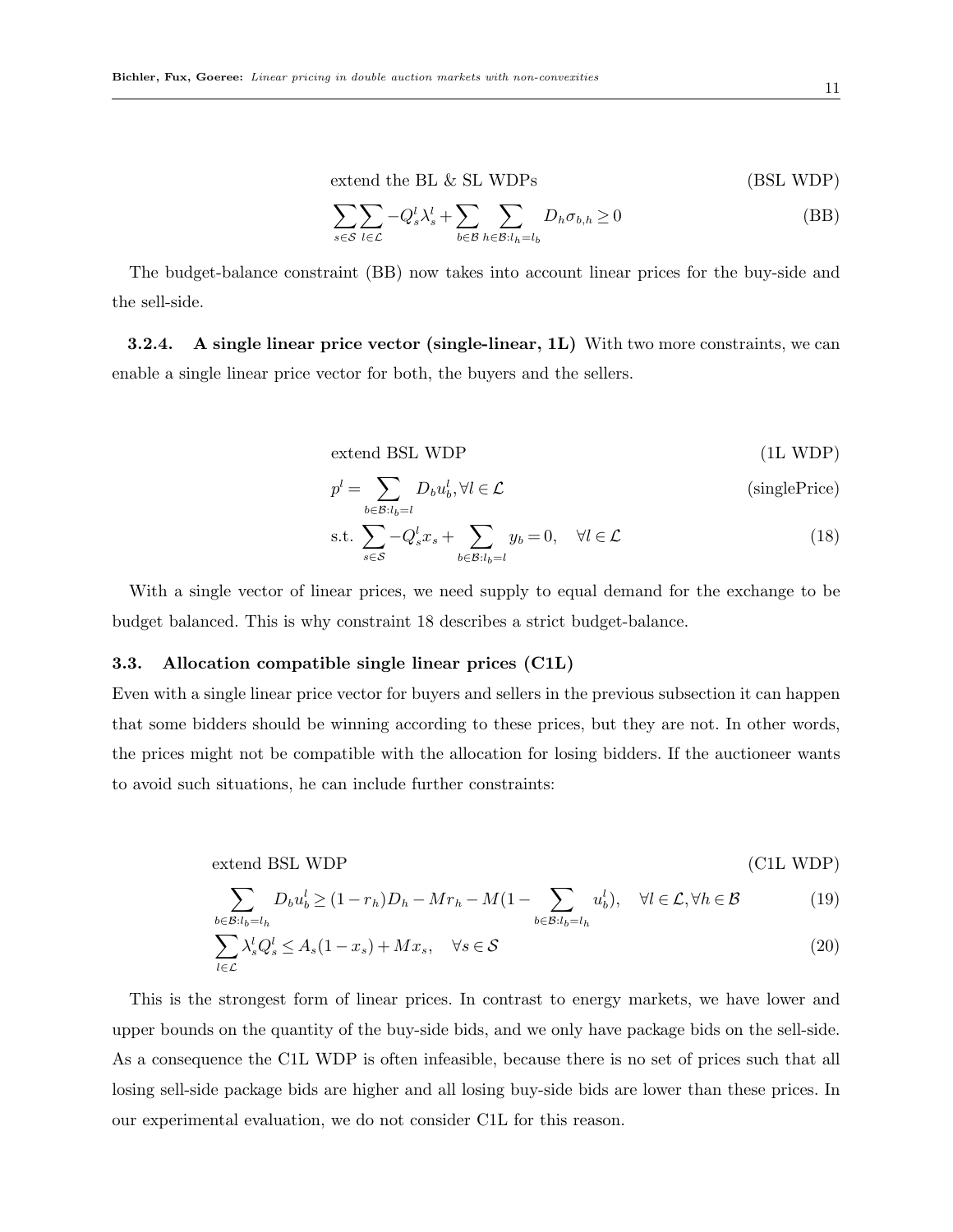## **4. Experimental evaluation**

In this section we will briefly describe experiments, which were designed to analyze the impact of different linear pricing rules on efficiency and on the distribution of buyer and seller surplus.

#### **4.1. Bid generation**

We generate bids for the simulation based on field data containing current possessions together with profit of slightly more than 1000 fishers, who are supposed to participate in the exchange. This data provides valuable information about the profitability of fishers businesses and allows us to derive various scenarios with fishers willing to quit business and sell their current shares as a package.

Our bid generation algorithm consist of two parts: the *package generator* decides which of the fishers participates as buyer, as sellers, or who does not participate at all. The *valuation generator* estimates the value of a certain package (or individual share class) for a fisher. The package generator randomly chooses fishers to participate in the auction via a participation probability *ρ*. It first computes the efficiency of a fisher as a ratio between the median income of all fishers and the income of a fisher from all his shares: the smaller the ratio, the higher the probability of a fisher to submit a sell-side bid. Based on a threshold for efficiency we decide on a fisher to become a buyer.

For each sell-side bid we check if the current fisher has profit from his business. If not, then we consider this fisher to be willing to quit the market and construct a package containing all shares he currently possesses. If fisher has positive revenue, he still may want to sell unused licenses. Hence, we include all licenses with low profit in the package.

Each buyer can submit multi-unit bids for different share classes. Here we consider two scenarios: 1) the fisher has highly profitable licenses and wants to acquire additional units in this share class, and 2) the fisher wants to purchase fishing rights in an adjacent region. For the first scenario we retrieve all share classes with revenue per catch being higher than the mean revenue for all share classes, and then construct a bid with a random number of units below the current number of units the fisher has in the share class. For the second scenario, we analyze all profitable share classes of a fisher has and select adjacent high-revenue share classes he may be interested in.

The valuations generator assumes that each share class has some common value (which depends on how profitable this class is in average among all fishers), and then each fisher can over- or under-estimate this common value. For this purpose we use two normal distributions for sellers and buyers, which are parametrized by a mean value  $\mu$  (which is based on the common value) and standard deviation  $\sigma$ . We will further denote the relative difference between buyers and sellers valuation means by a spread  $\Delta_\mu$ . This simple setting allows us to model various valuation scenarios. For example, we can simulate markets where buy and sell-side valuations differ (which implies lower surplus) or where they are alike. In our experiments, we assume bidders submit their valuations truthfully to allow for a comparison of different payment rules.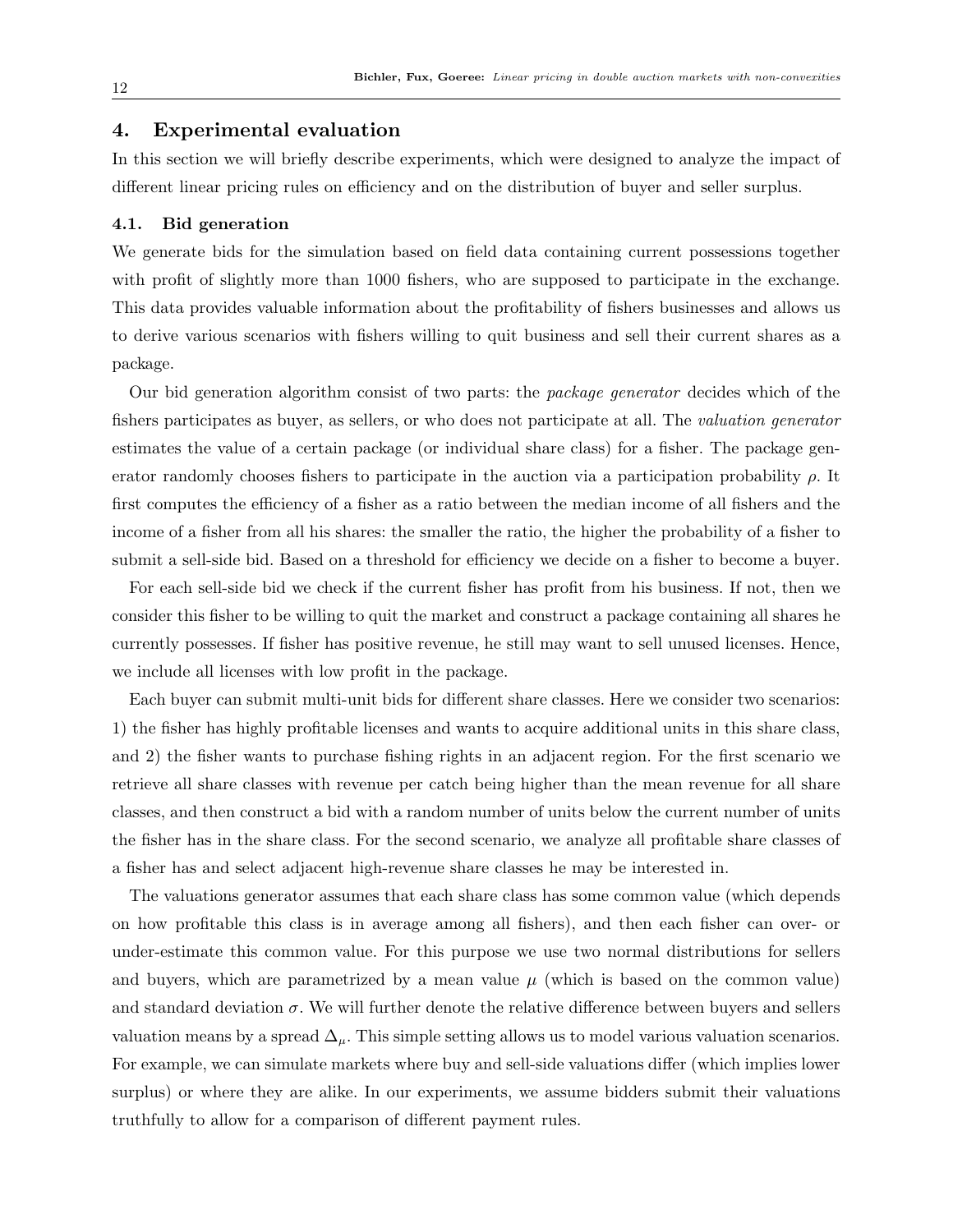#### **4.2. Empirical hardness of the winner determination problem**

The winner determination problem in our combinatorial exchanges is an *NP*-complete problem. It is therefore not obvious that relevant problem sizes can be solved to optimality. We first evaluated the time to solve the winner determination problem for the efficient allocation for different payment rules. Due to our bid language, even large scenarios can be solved in less than a minute to optimality (in average) on a laptop with Intel Core i7-4712HQ processor and 16.0 GB of RAM. For all numerical experiments we used a branch-and-cut implementation of the Gurobi mixed-integer programming solver version 6.0. Figure 2 shows the average results of 30 simulations for each problem size, which is determined by the participation probability  $\rho$ . The higher this probability, the more of the 1000 fishers are participating.

Figure 2 illustrates that we can solve realistic instances (with participation probability  $\rho = 0.7$ we have nearly 900 bids). We also may notice strong impact of buyer-linear prices constraints on computation time: buyer-linear (BL) and buyer-seller linear (2L) required more time to solve than single linear and seller-linear prices. Note, that even if our formulation of single prices (1L) extends BL prices, we implemented it in a more efficient way, which explains lower runtime.



**Figure 2** Average computation time for different payment rules,  $\Delta_{\mu} = 0.4$ ,  $\sigma = 0.2$ 

## **4.3. Welfare losses**

Next, we analyze welfare losses due to linear prices. Figure 3 describes the efficiency losses, as percentage of the social welfare in efficient allocation, when we again vary participation probability.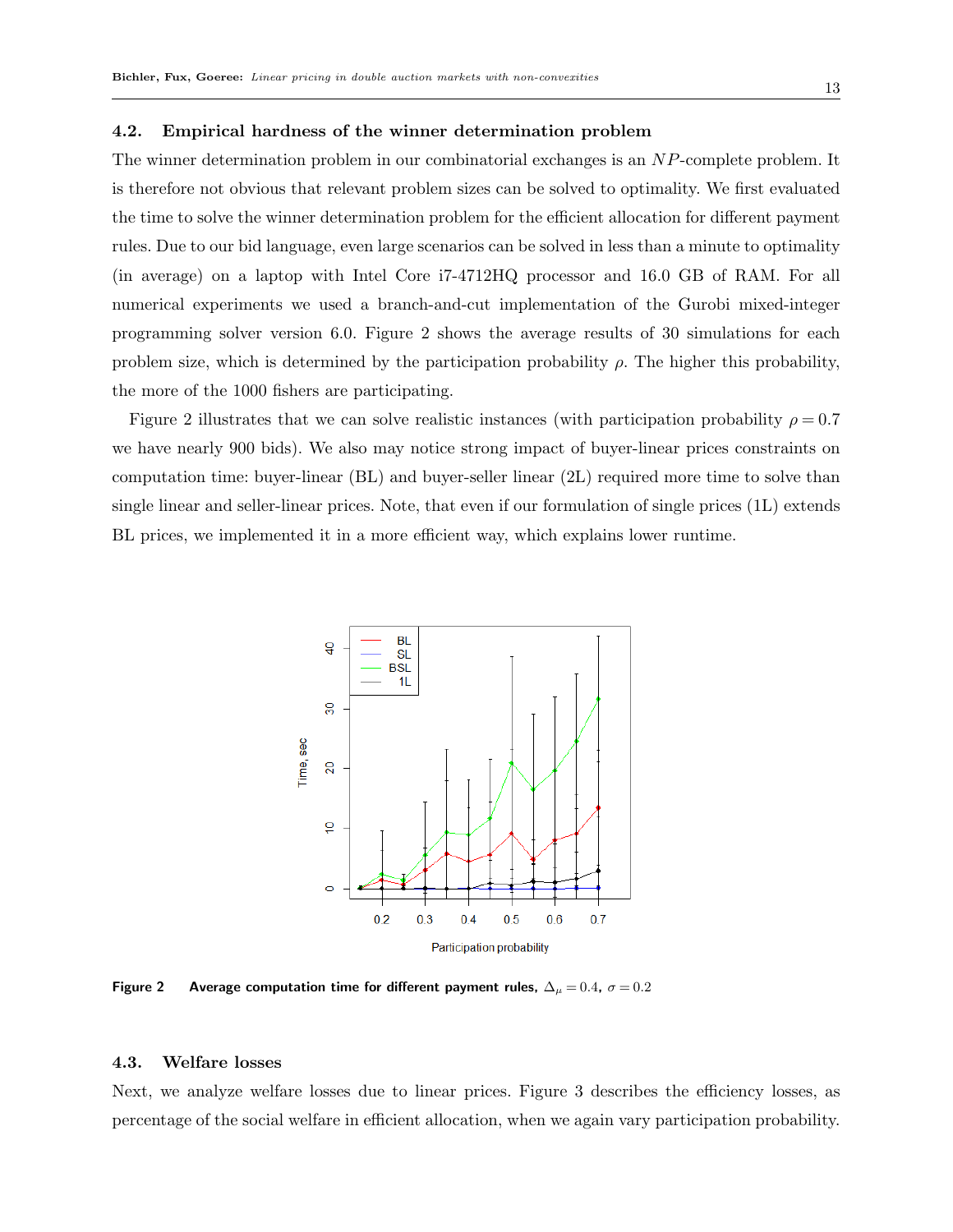

**Figure 3** Efficiency loss,  $\Delta_{\mu} = 0.4$ ,  $\sigma = 0.2$ 

The curves presents the average results of 30 experiments on randomly generated bid instances for each value of participation probability *ρ*. Interestingly, single linear prices (1L) lead to significant welfare losses, while the two buyer-seller linear prices lead to very little efficiency losses. We conjecture, that the discounts bidders receive in these payment rules would already set incentives for truthful bidding. With pay-as-bid rules, we conjecture that bidders would shade their bids by some profit margin, even if they know little about their competitors.

#### **4.4. Social welfare distribution**

Finally, we compare how different payment rules distribute the social welfare among the participants. Note, that for all linear pricing rules we impose a strict budget balance constraint such that the auctioneer gets zero revenue. We have run the simulations with various  $\Delta_{\mu}$  values from a set *{*0*.*3*,* 0*.*5*,* 0*.*7*,* 0*.*9*}* and computed the average payoffs for sellers and buyers. The VCG mechanism leads to a substantial budget deficit for the auctioneer, as Figure 4 illustrates. Note that neither BSL nor SL exhibit an efficiency loss, and the social welfare equals the one of the VCG mechanism reduced by the budget deficit. In other words, the auctioneer provides additional money, which is why the welfare of buyers and sellers increases.

The single linear price vector (1L) incurs a welfare loss. However, for both, 1L and BSL the welfare is distributed between buyers and sellers. This is different to seller-linear prices (SL), where the welfare goes to the sellers only. Consider that we do not take into account bid shading of buyers, which can be expected with a pay-as-bid rule.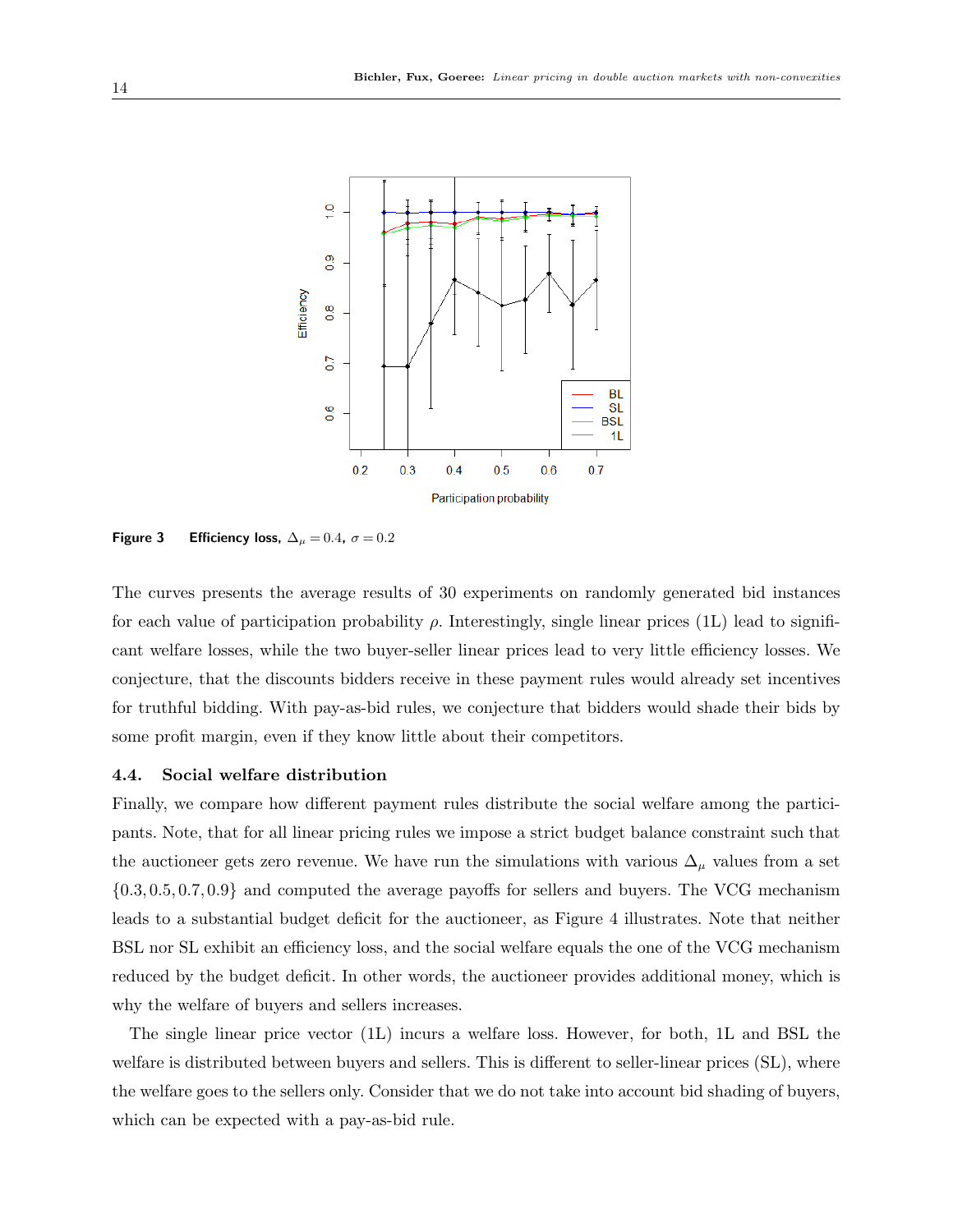

**Figure 4** Payoff distribution,  $\rho = 0.3$ ,  $\sigma = 0.3$ 

## **5. Conclusions**

Table 1 describes basic trade-offs between different linear anonymous and non-linear differential payment rules. The outcome of the VCG and Core-selecting auctions are fully efficient with truthful bidding, however, they are not budget balanced. If an auctioneer is willing to give up budget balance, also the outcome of BSL, SL, and BL is fully efficient. Therefore, the auctioneer needs to make a decision between budget balance and full efficiency in all payment rules.

|                              |  | VCG   Core   C1L   1L   BSL   SL   BL |  |  |  |  |  |
|------------------------------|--|---------------------------------------|--|--|--|--|--|
| Efficiency (w. truthfulness) |  |                                       |  |  |  |  |  |
| Budget balance               |  |                                       |  |  |  |  |  |
| Strategy-proofness           |  |                                       |  |  |  |  |  |
| No arbitrage opportunity     |  |                                       |  |  |  |  |  |
| Proportional fairness        |  | $\overline{\phantom{a}}$              |  |  |  |  |  |

**Table 1 Overview of payment rules for combinatorial exchanges**

Neither core-selecting auctions nor linear price auctions are strategy-proof. However, the possibilities for profitable manipulation are much reduced in a fishery license market where there are large numbers of participants and items and there is little or no common prior information about the valuations of competitors.

Also if we assume that bidders submit their values truthfully, there is a trade-off between efficiency and arbitrage opportunities in different linear payment rules. A compatible linear price vector (C1L) is arbitrage-free, but one could argue that possibilities for arbitrage are also much reduced in 1L and BSL. Linear prices for both sides can be considered fair. Proportional fairness, might be challenged in SL and BL, but in particular in VCG and core-selecting payment rules where participants with the same allocation can receive different payments. Overall, there is a trade-off between the five different design desiderata and it is important for a regulator to make an informed decision.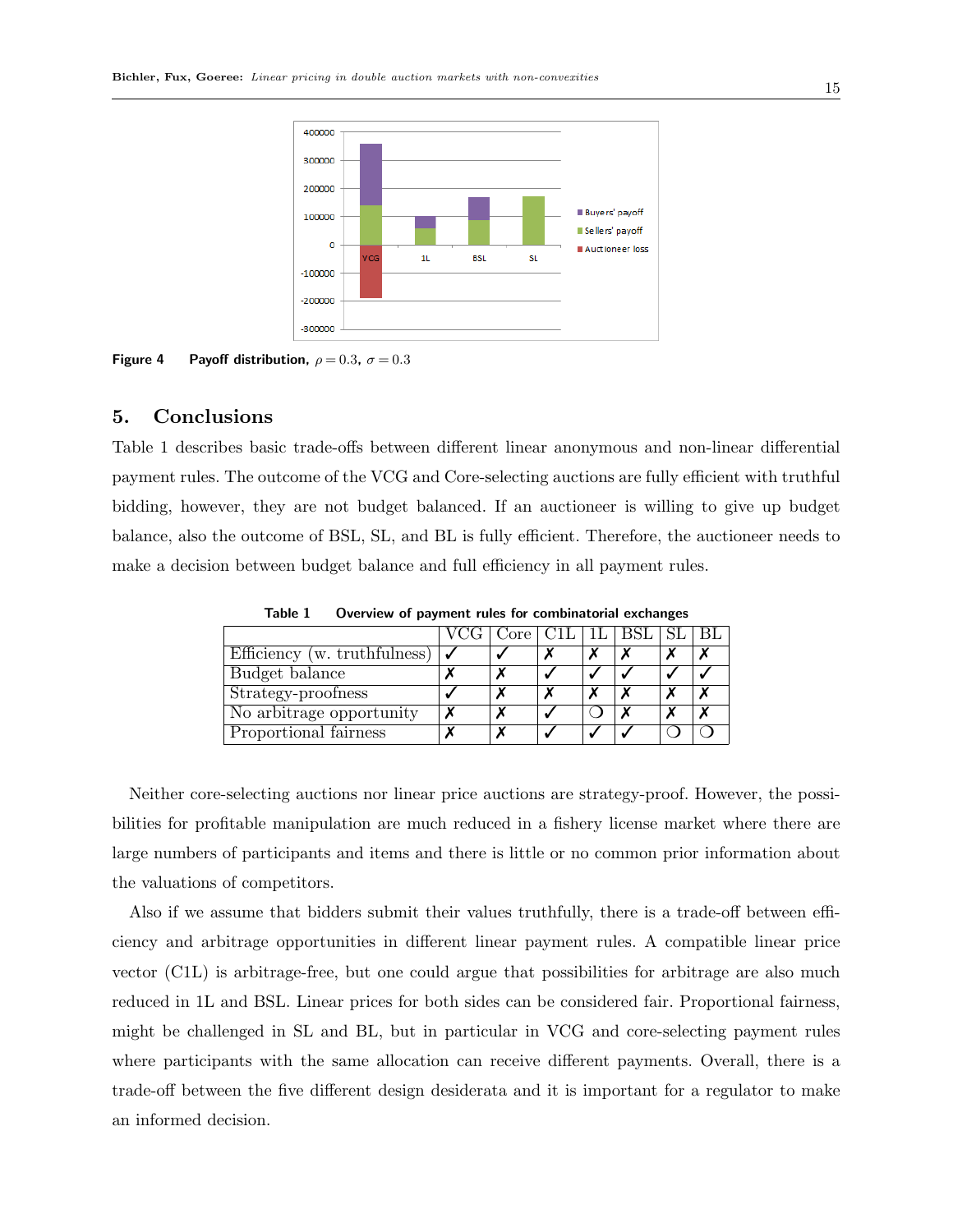## **References**

- Adomavicius, G., S. Curley, A. Gupta, P. Sanyal. 2013. Impact of information feedback in continuous combinatorial auctions: An experimental study of economic performance. *MIS Quarterly* **37** 55–76.
- Arrow, Kenneth J, Gerard Debreu. 1954. Existence of an equilibrium for a competitive economy. *Econometrica: Journal of the Econometric Society* 265–290.
- Ausubel, L., P. Milgrom. 2006. The lovely but lonely vickrey auction. P. Cramton, Y. Shoham, R. Steinberg, eds., *Combinatorial Auctions*, chap. 1. MIT Press, Cambridge, MA, 17–40.
- Bichler, M., A. Gupta, W. Ketter. 2010. Designing smart markets. *Information Systems Research* **21**(4) 688–699.
- Bichler, Martin, Jacob Goeree, Stefan Mayer, Pasha Shabalin. 2014. Spectrum auction design: Simple auctions for complex sales. *Telecommunications Policy* **38**(7) 613–622.
- Bichler, Martin, Pasha Shabalin, Jürgen Wolf. 2013. Do core-selecting combinatorial clock auctions always lead to high efficiency? an experimental analysis of spectrum auction designs. *Experimental Economics* **16**(4) 511–545.
- Day, R., P. Cramton. 2012. The quadratic core-selecting payment rule for combinatorial auctions. *Operations Research* **60** 588–603.
- Day, Robert. 2013. The division of surplus in efficient combinatorial exchanges. *Available at SSRN: http://ssrn.com/abstract=2207067* .
- Foley, D. 1967. Resource allocation and the public sector. *Yale Economic Essays* 45–98.
- Georgescu-Roegen, Nicholas. 1979. Methods in economic science. *Journal of economic issues* 317–328.
- Goeree, J., C. Holt. 2010. Hierarchical package bidding: A paper & pencil combinatorial auction. *Games and Economic Behavior* **70**(1) 146 – 169. doi:10.1016/j.geb.2008.02.013.
- Gomory, Ralph E, William J Baumol. 1960. Integer programming and pricing. *Econometrica: Journal of the Econometric Society* 521–550.
- Green, J., J.-J. Laffont. 1977. Characterization of satisfactory mechanisms for the revelation of preferences for public goods. *Econometrica* **45** 427–438.
- Gul, F., E. Stacchetti. 1999. Walrasian equilibrium with gross substitutes. *Journal of Economic Theory* **87** 95–124.
- Hogan, William W, Brendan J Ring. 2003. On minimum-uplift pricing for electricity markets. *Electricity Policy Group* .
- Janssen, M., V. Karamychev. 2013. Gaming in combinatorial clock auctions. Tech. rep., Tinbergen Institute.
- Kelso, A. S., V. P. Crawford. 1982. Job matching, coalition formation , and gross substitute. *Econometrica* **50** 1483–1504.